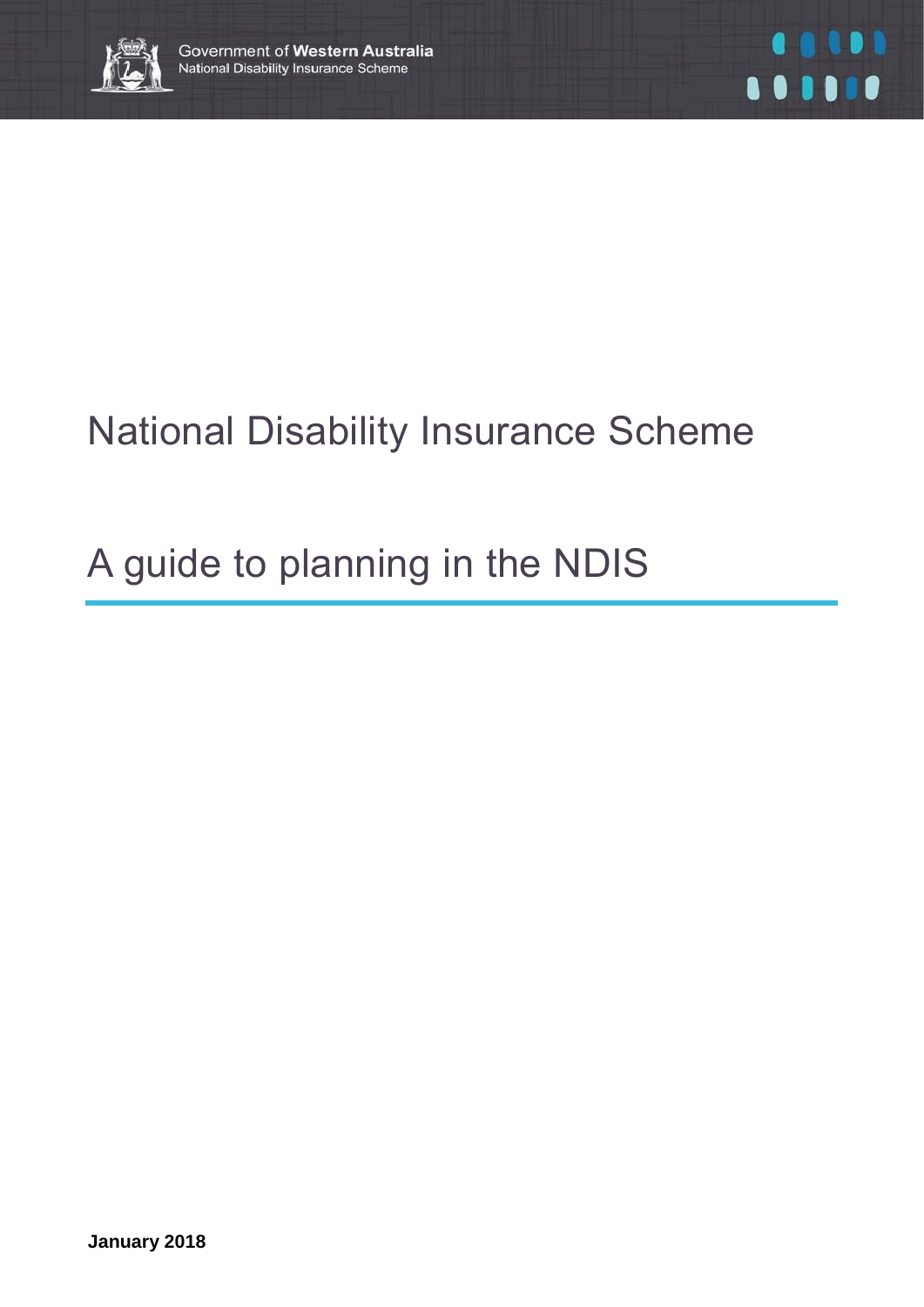## **Contents**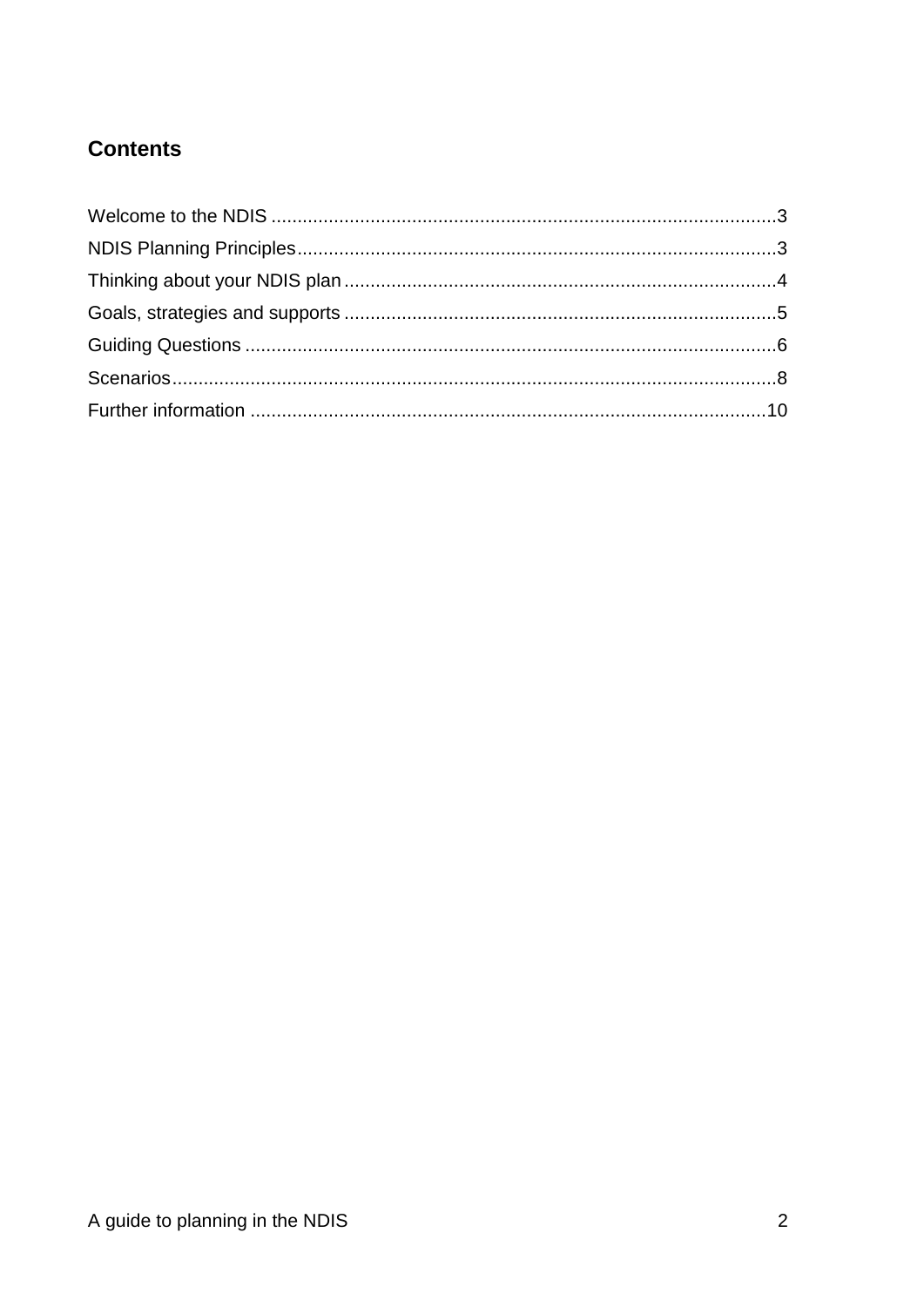# **Welcome to the NDIS**

The National Disability Insurance Scheme is a model of supporting people with disability to have more choice and control over their supports and services. This includes participating in the local community and building on natural and informal supports such as friendships, neighbours and local community groups.

This Guide to Planning in the NDIS is designed to explain the NDIS planning process and to help you begin thinking about planning for your / your family member's life and future.

Being part of the NDIS means you will have access to a Local Coordinator who will assist you through the planning process. This Guide is not meant to replace the conversations that you will have with your Local Coordinator during the planning process. It is simply to help you learn more about how planning works within the NDIS.

Your Local Coordinator is there to support and assist you as much or as little as you like. You can also include family members, carers or anyone else you consider important when thinking and talking about planning for your support needs.

Local Coordinators support you to:

- identify your strengths and needs, plus any goals or aspirations you would like to start working towards, to form the start of your NDIS plan;
- explore how you are going to reach the goals outlined in your plan;
- choose the supports and services that best suit your needs and goals;
- develop stronger links with your local community;
- build on natural and informal supports such as friendships, neighbours and local community groups;
- write your plan (if you need help with this).

# **NDIS Planning Principles**

Planning is central to the NDIS approach. Planning assists individuals, along with their families, to consider possibilities, how they would like life to be now and into the future. The resulting plan should be flexible, responsive to challenges and changes in each person's life, and be as individual as the person it aims to support.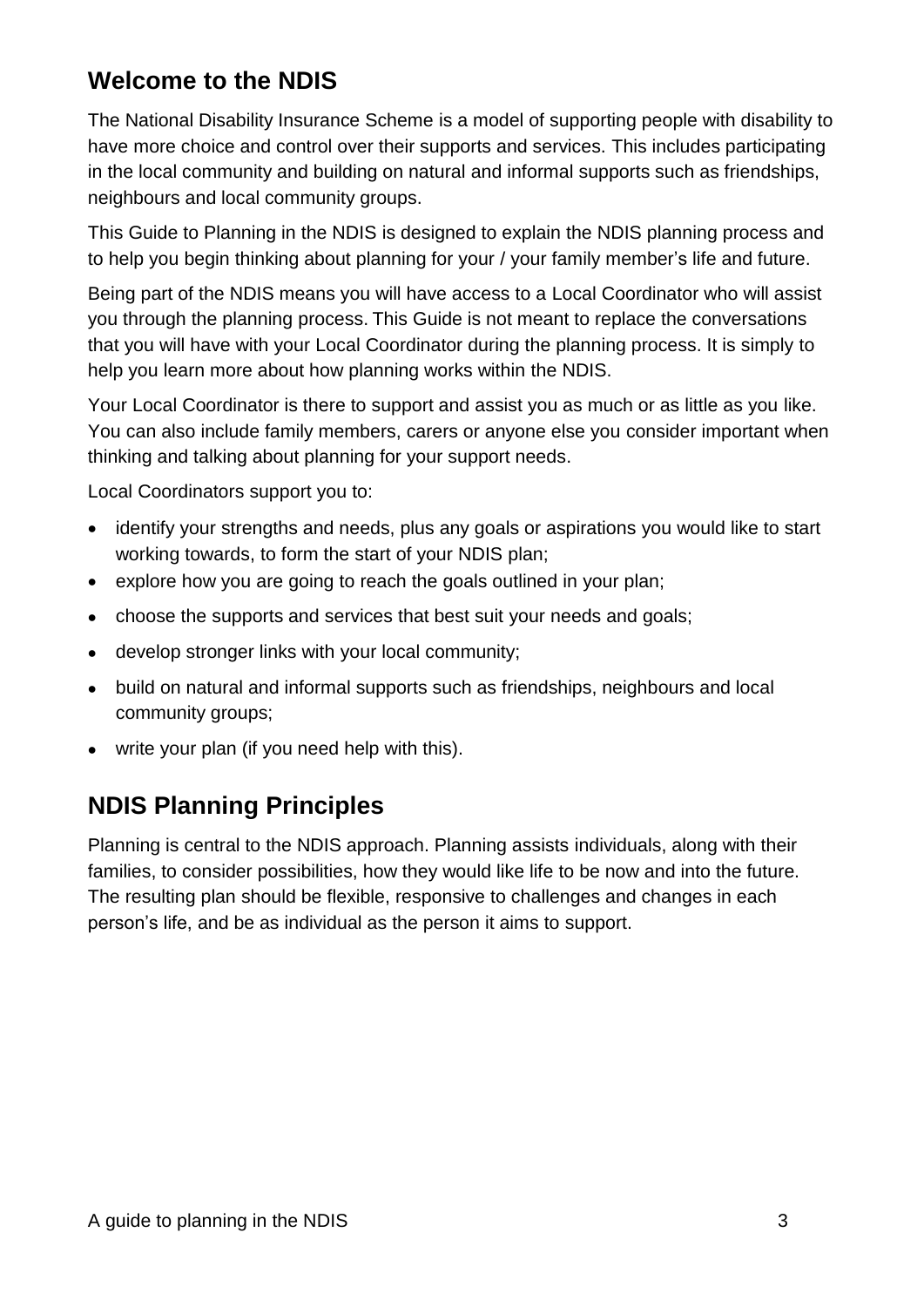NDIS planning principles are as follows:

- The person with the disability is central to the planning and decision-making process.
- Planning is based on the person's wishes, capabilities and strengths, and will provide greater opportunities in the future.
- Planning leads to a more satisfying and secure life and includes safeguards to address vulnerability, enabling the person to take risks and make mistakes.
- Family, friends and other people who are important to the person are encouraged to be involved in planning.
- Planning is flexible, outlining realistic, achievable goals and strategies that are renewable and reviewable.
- Planning encourages the use of informal and local community connections ahead of formal, paid supports and services.
- Planning acknowledges the uniqueness and diversity of each person including culture, lifestyle and religious beliefs.

# **Thinking about your NDIS plan**

The NDIS focuses on planning for current and future needs. Your existing connections, friendships and supports, and what is already working well will form part of your plan.

Your Local Coordinator can support you to:

- explore strategies (for example, by providing you with specific information and suggestions) which will assist you to achieve your goals; and
- develop some practical steps to help you with any or all of the strategies you have identified in your plan.

The NDIS planning takes place over time through a series of conversations, and there is no limit to the number of meetings which may be needed to develop your plan. Plans are individualised and likely to change over time, as your life, needs and goals change. In general, NDIS plans are reviewed every 12 months but can be reviewed earlier if required.

Essentially, NDIS planning is based on the answers to four questions:

- How would I like my life to be? (Vision)
- My story (What is your current situation?)
- What would I like to build on? (Goals)
- How can I make this happen? (Strategies)

You may not have complete answers to any or all of these questions straight away. If you are new to Disability Services, your Local Coordinator can help you explore a variety of options.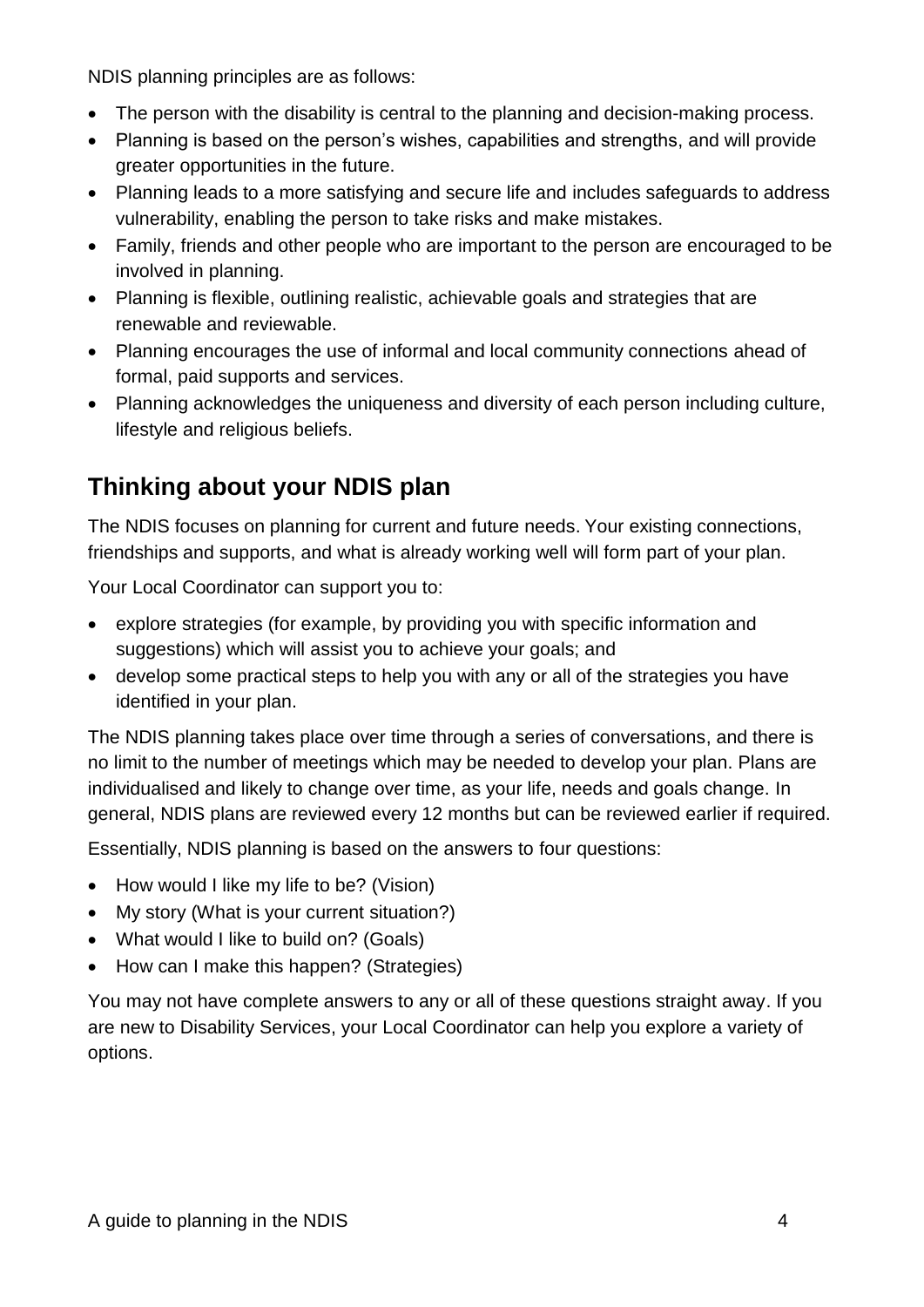# **Goals, strategies and supports**

Your Local Coordinator will ensure you, or your family member's plan, is individualised and takes into account all aspects of your life. You may have overall long-term goals; for example, you may wish to work towards living independently. Your plan however, will include 'plan goals' which you will work towards during the period of your plan, usually the next 12 months.

Your **plan goals** may include things like:

- a) I would like to learn how to maintain a clean house and tidy yard.
- b) I would like to improve my physical fitness.
- c) I will continue with my recovery and personal growth.
- d) I would like to improve my volunteering skills, try new things and make friends.
- e) Our family would like to support Charlie to express himself more effectively.

The **strategies** in your NDIS plan will be linked to your overall goals, and will be more specific in terms of highlighting the steps you will take towards achieving your plan goals. Some examples of strategies related to the plan goals above may be:

- a) I will help mum and dad with the chores around the house and learn how to do some simple gardening by assisting my neighbour with her front yard.
- b) I will attend swimming classes on Mondays and a session with a personal trainer on Thursdays. A support worker will take me to and from these sessions. The other days I will do 30 minutes of exercise of some sort. I can do this myself.
- c) I will regularly attend appointments with my mental health professionals. Support will be required to attend these appointments in Perth. My mum will support me to attend local appointments.
- d) I am going to approach an animal refuge and the local vet clinic to find out if I am able to do any voluntary work with them. I don't require support for this at the moment.
- e) We will work with a speech pathologist once a week to help Charlie develop his communication skills and techniques.

Some of these strategies may be funded through the NDIS, but some may not require any funding at this stage. Your Local Coordinator can help you to consider different options, and support you with ideas for building and strengthening relationships, community connections and skill development.

Don't worry about the detail of your plan at this stage. However, if you would like to do some preparation, just think about your life in general terms as described in Section 3: Thinking about your NDIS plan. You can also make notes under the headings below to assist you.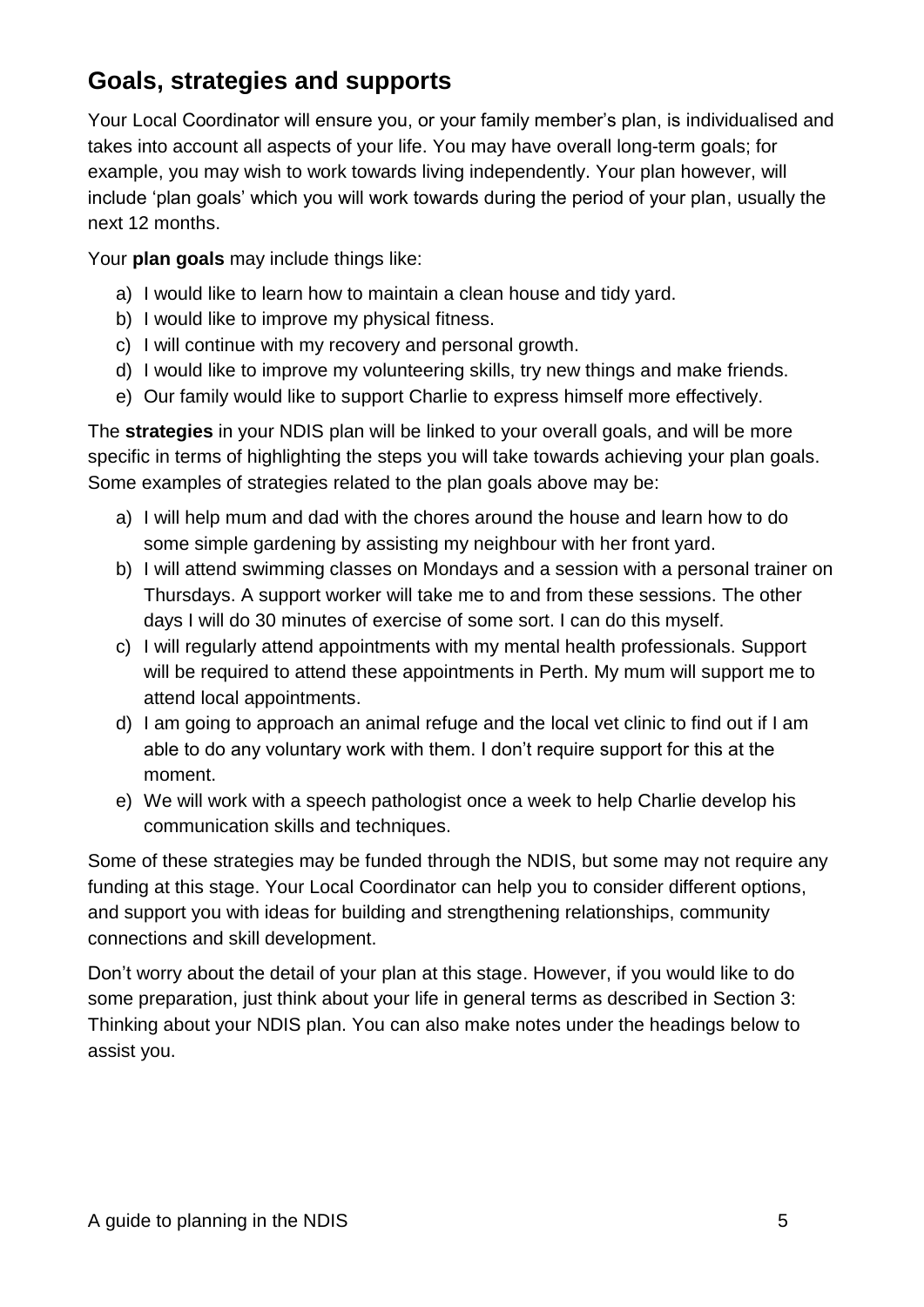# **Guiding Questions**

#### **How would I like my life to be? (Vision)**

Focus on the next few years.

- What would an ideal living situation be for you? (e.g. living on your own, with family, with friends)
- How would you like to spend your days and who with?
- What will you do during the day? (e.g. working, socialising, playing sports)

Notes:

## **My story (What is your current situation?)**

Focus on what happens currently in your life and in your family.

- What sort of things are you good at? What do you enjoy?
- What is your family situation like and who supports you?
- What are some of the things you like to do?
- What sort of things do you find challenging?
- What would you like to build on/improve?

Notes: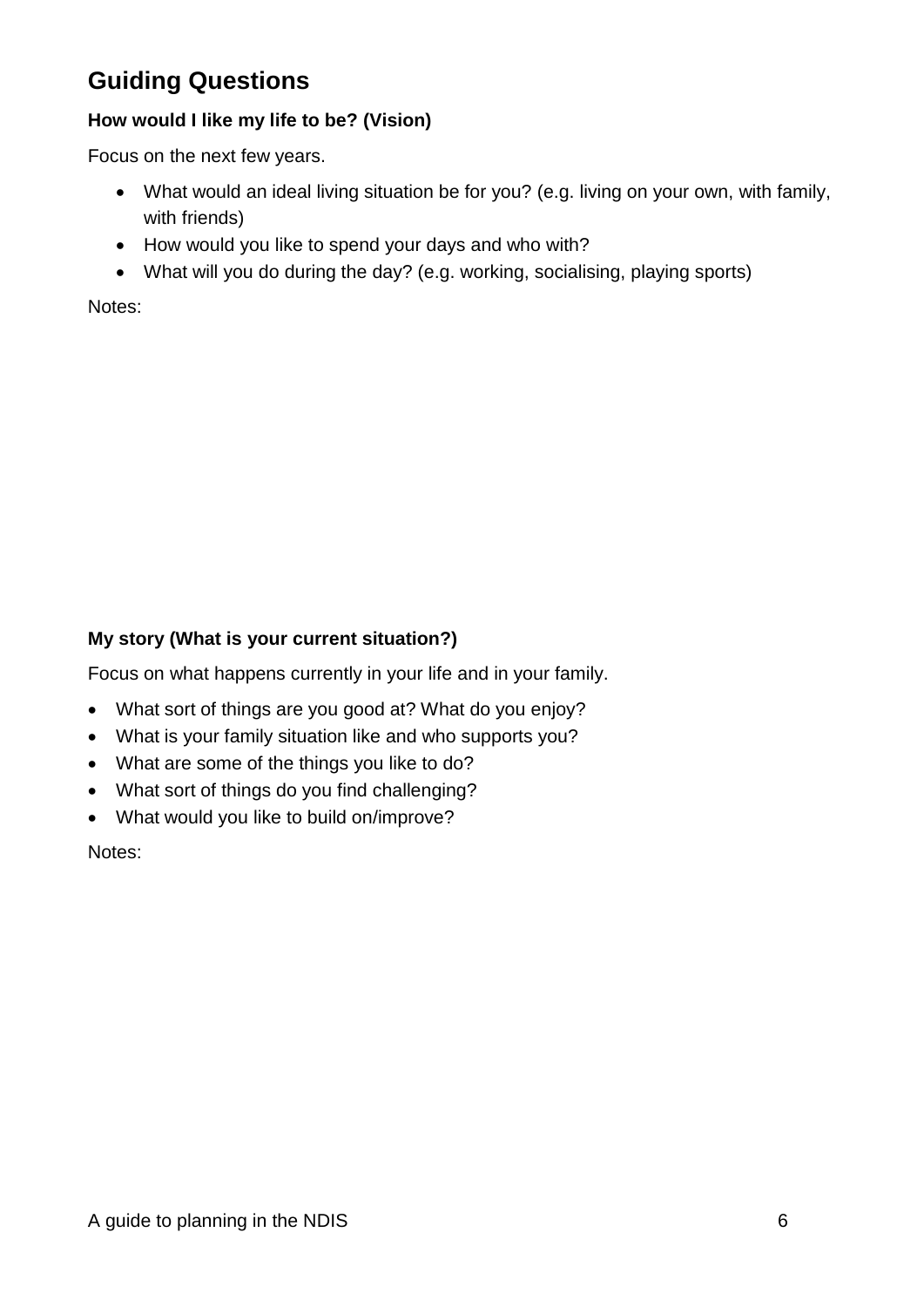#### **What would I like to build on? (Goals)**

- Are there particular skills that you would like to develop?
- What do you look forward to?
- What goals do you want to achieve in your future?
- Are there areas of your life you would like to focus on? (e.g. finding work, studying, meeting new people, getting fit, learning to cook)

Notes:

## **How can I make this happen? (Strategies)**

- What can you start doing?
- What can you keep doing?
- What can you reduce or do less of?
- What parts of your life could use some guidance or extra support in, if any?
- What is needed to assist in building your skills or developing personal and community connections?

Notes: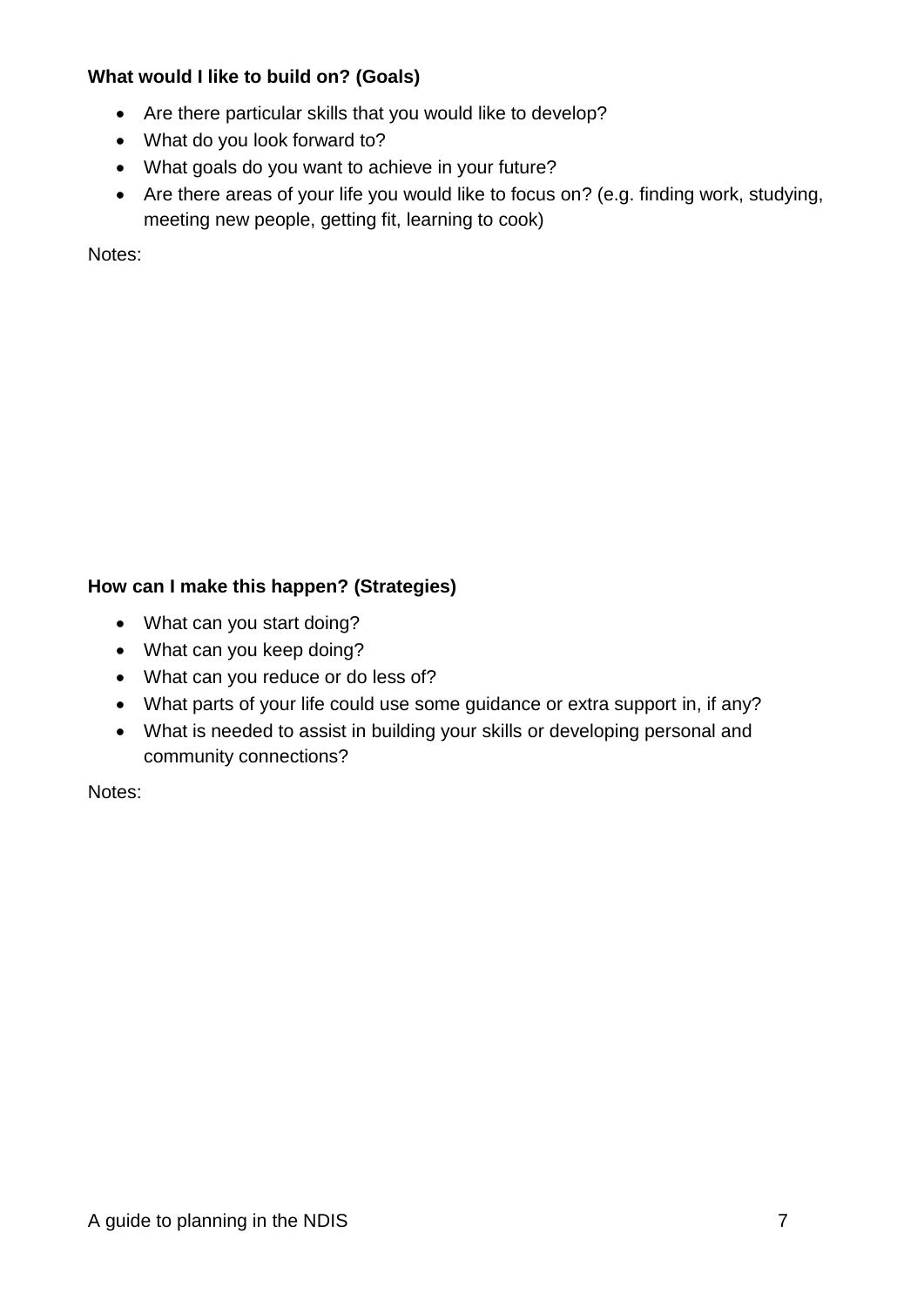# **Scenarios**

Below are some examples to demonstrate NDIS planning in action.

## **Scenario 1 - Alison**

Alison is 38 years of age and lives in her own home. She has an intellectual disability and autism. Alison has limited verbal communication skills, but she knows what she wants, likes and dislikes. Alison's behaviours can be challenging and unpredictable when people do not understand her choices. She also experiences frequent seizures which require additional medication to be administered to her.

Alison's goals are to continue to live safely in her own home near her parents, increase her fitness and keep enjoying a busy lifestyle in her local community. Alison's parents are both in their 70s but remain involved in Alison's life. They have provided her with a vehicle and a house. Alison likes to visit her parents to share a meal and play cards twice a week.

Through the NDIS, Alison has been supported by her Local Coordinator to develop a plan which enables in-home, around the clock support each day by a flexible team. 'Alison's team' consists of five permanent staff, two casual support workers, and an unpaid volunteer, Jane, who helps out once a week. With this support Alison is learning to be more independent, her personal care has improved, she is contributing with jobs around the home and doing her own grocery shopping.

Alison is well-known in the local community through her part-time employment at the leisure centre and she recently joined the local bowling club, which Jane attends. Alison enjoys regular outings with her support staff, including swimming at the local leisure centre and going for drives in her car to the beach.

## **Scenario 2 - Paul**

Paul is 55 years of age and lives in a country town with his partner. Paul has a teenage son who lives nearby with his maternal aunt. Paul has a mild spinal injury and psychosocial disability. which have both impacted his ability to maintain regular employment. Paul experiences periods of social isolation, often remaining indoors for days as he becomes overwhelmed and anxious. He visits a clinical psychologist every six weeks to help him develop coping strategies. Paul also attends monthly physiotherapy sessions for his spinal rehabilitation, but does not exercise regularly. Paul's partner has a mild cognitive disability as a result of an accident – this is sometimes difficult for Paul to cope with and causes strain on their relationship.

Through the NDIS, Paul has been assisted to effectively identify his goals, and a number of strategies that will enable him to reach these. Paul identified that he has difficulty managing his in-home routines and maintaining a tidy home and garden. He also wants to spend more time with his son and would like to develop his computer skills so he can manage his bills independently; as well as expanding his skills in other areas so he is able to return to work.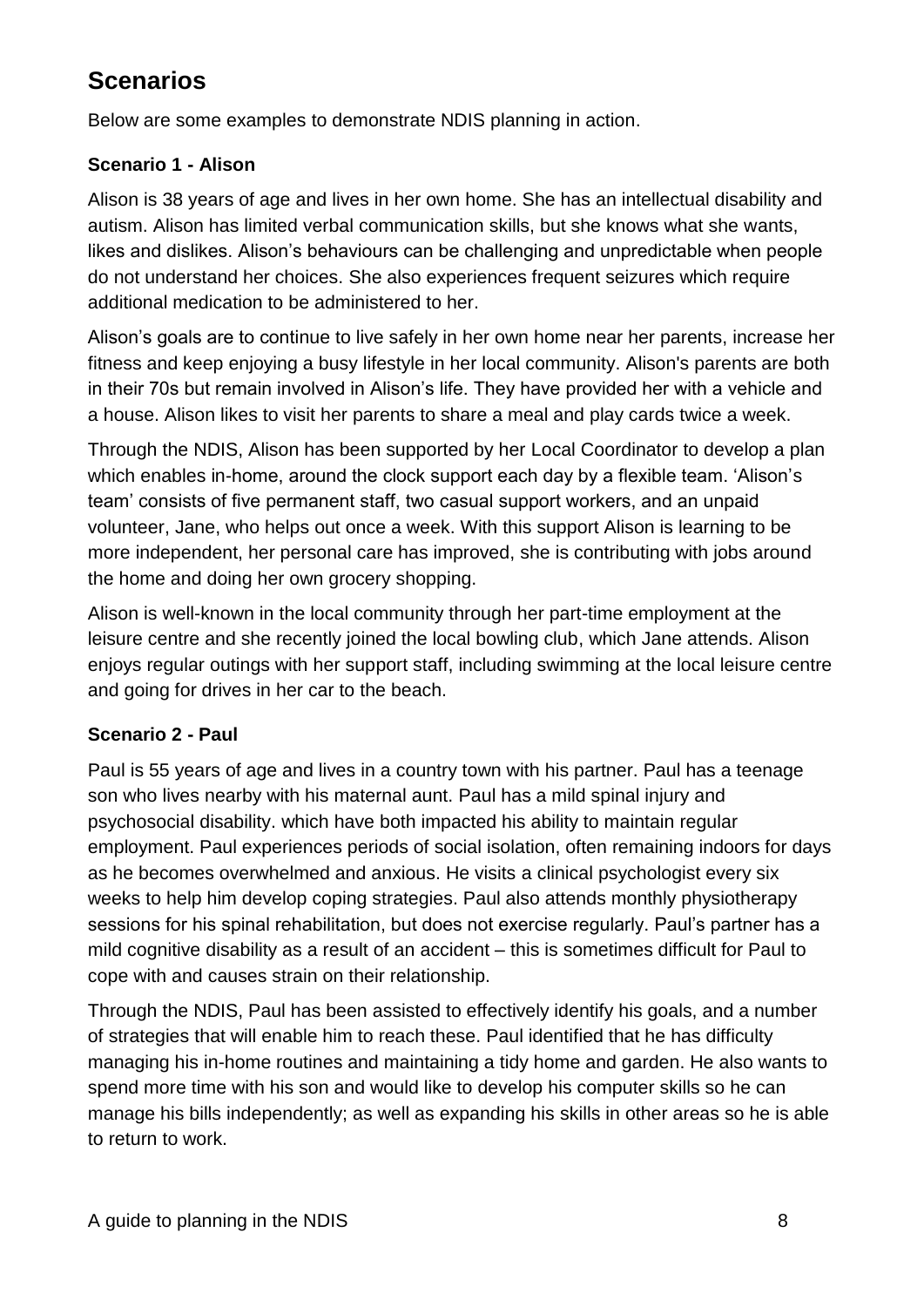Some months on, Paul is now achieving his goals. Paul has been supported to establish a routine that enables him to do things he enjoys, such as gardening and keeping his home orderly and attractive. Paul says that having some outside support with in-home routines has made a big difference to his relationship with his partner and to his overall wellbeing.

Paul now spends more time with his son. They attend local footy games once a fortnight, where they also mix with other football enthusiasts. Paul's Local Coordinator has supported him to link in with an employment coordinator who is working with Paul to explore employment options. Paul attends a local computer course once a week and has gained the skills and confidence to manage his bills online. He will continue to develop his computer skills to assist with his search for employment. Paul is now swimming twice a week with a neighbour who frequently goes to the local pool. The swimming has assisted Paul's gross motor movement and the social interaction has had a positive impact on his self-esteem.

## **Scenario 3 – Alex**

Alex is eight years of age and lives at home with his family. Alex has severe cerebral palsy and a mild intellectual disability, and his behaviour is frequently challenging both at home and school. He has experienced medical complications which have resulted in frequent hospital stays and intensive post-operative therapy. Alex is a reluctant school attender and whilst his mother is very committed to achieving a great life for him, she finds it challenging to manage the demands of a young family as well as Alex's additional support needs.

Since engaging with the NDIS, Alex and his mum have been supported by their Local Coordinator to develop and implement a plan to meet the needs of both Alex and his family. Alex now enjoys staying overnight once a month with a neighbouring family, who have a son the same age as him. Alex also accesses one-to-one support to attend swimming lessons with this boy. These strategies have been beneficial to Alex's social skills and have enabled his mum to have regular breaks.

With support from his Local Coordinator, Alex's mum has negotiated with the school to make several changes, including the provision of an educational assistant to support with his personal care and learning. Alex's mother has also been connected with another family from the school who live nearby, and they are now sharing the school transport duties. Alex really enjoys this, and is happier to attend school.

Alex's vestibular balance and muscle strength have improved through the use of a trampoline and climbing frame. He uses PECS (Picture Exchange Communication System) to communicate and the speech therapist has recommended using proloquo2go on an iPad to enhance his expressive communication.

Alex has weekly transdisciplinary therapy sessions with input from a physiotherapist, occupational therapist and speech pathologist. His therapy team have provided the school with strategies to ensure consistency and enhance his overall learning and development.